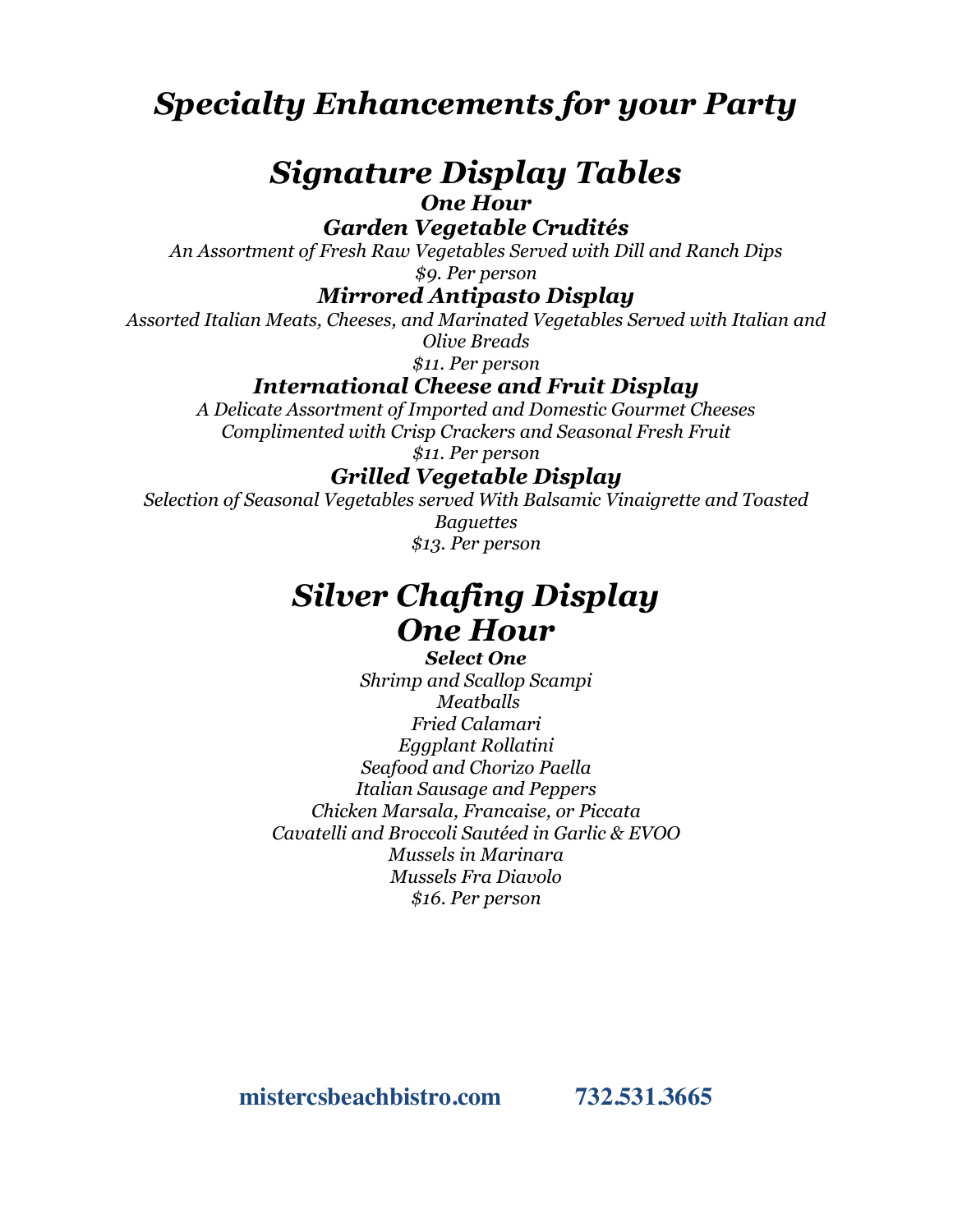## *Specialty Stations One Hour*

### *Carving Station*

*Chef carving your selection of One of the following: Maple Glazed Ham with Mustard Sauce Oven Roasted Turkey Breast with Giblet Gravy and Cranberry Relish Roast Beef or Stuffed Loin of Pork*

> *\$11. Per person Filet Mignon \$18. Per person*

### *Salad Station*

*Select One Classic Caesar Garden Salad Roasted Pear and Arugula Karen's Chopped Salad Beet Salad Additional \$6. Per person*

#### *Soup Station Priced accordingly*

#### *Raw Bar Station*

*A seafood harvest presented on a bed of ice with the Freshest Clams, Oysters, Jumbo Shrimp & Crab Claws beautifully arranged with the Appropriate Sauces Fair Market Price*

### *Seafood Station*

*Choice of Two:*

*Seafood Risotto Fried Calamari Littleneck Clams with White Wine and Garlic Additional \$16. Per person*

#### *Sushi Station*

*Assortment of Sushi Rolls, California, Tuna, Salmon with Pickled Ginger, Wasabi & Soy Sauce MP Per person*

**mistercsbeachbistro.com 732.531.3665**